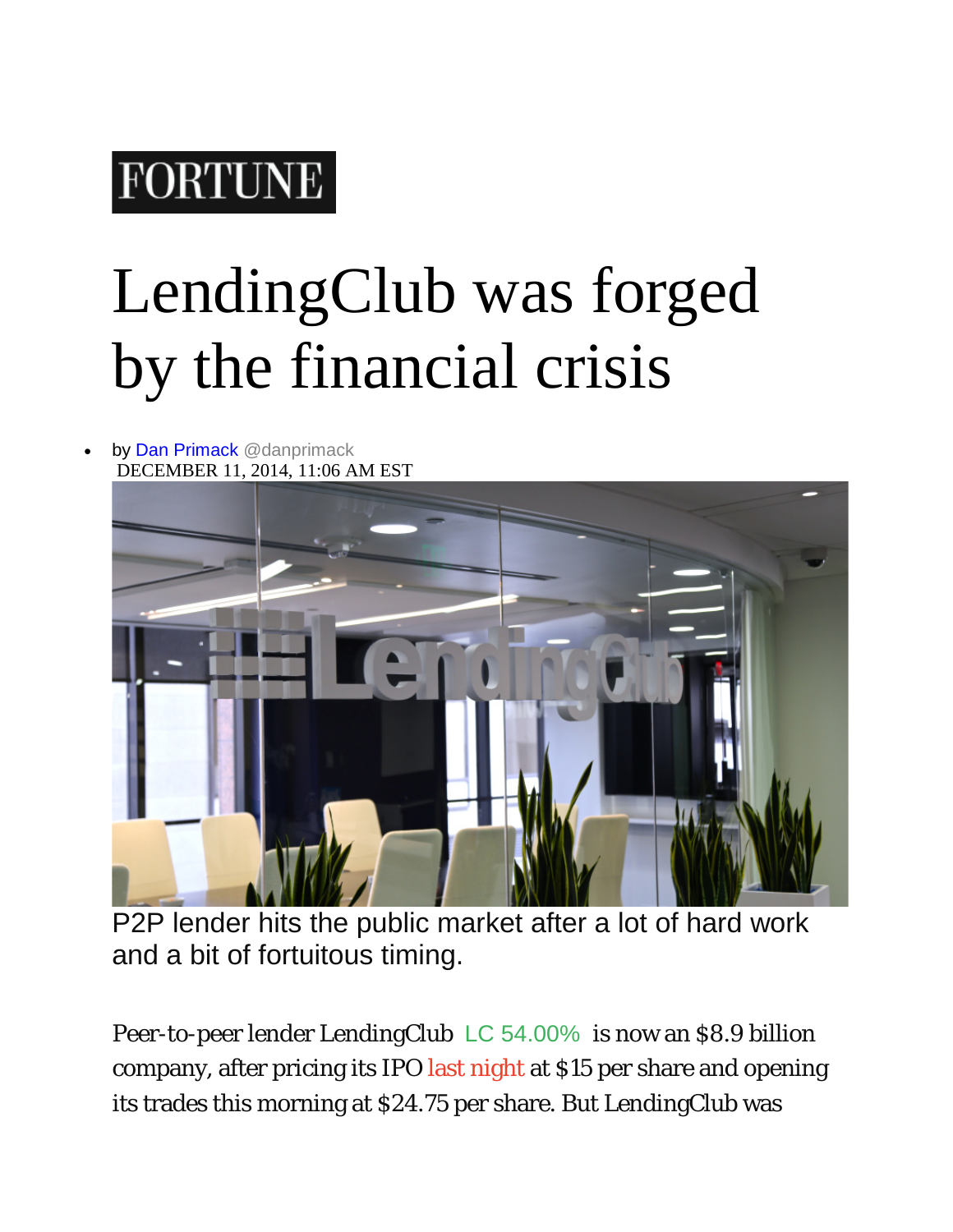hardly a sure bet when it was founded in 2006, as a nascent financialtech startup that was seeking to disintermediate a banking sector that was flying high.

So what happened? A whole bunch of secular trends, including increased broadband coverage, greater public comfort with online finance and superb execution. But, perhaps most of all, LendingClub got to grow up while the financial markets fell down.

Venture capitalist Rebecca Lynn is an early LendingClub investor, and a member of its board of directors. Her firm stands to gain more than 80x return on its investment at the IPO price, and more than 130x return at the \$25 per share open. Part of that is because the company's valuation actuall fell between Series A and Series B rounds, which is highly unusual.

"It was Q1 2009 and banks were completely frozen," Lynn explains. "Even credit-worthy prime buyers couldn't get loans. We felt that the banks would still be asleep for a few years, so LendingClub would have a great window to get off the ground… And that proved to be right."

Below is an infographic showing VC investment and expected returns from LendingClub, courtesy o[fEquityZen.](http://www.equityzen.com/)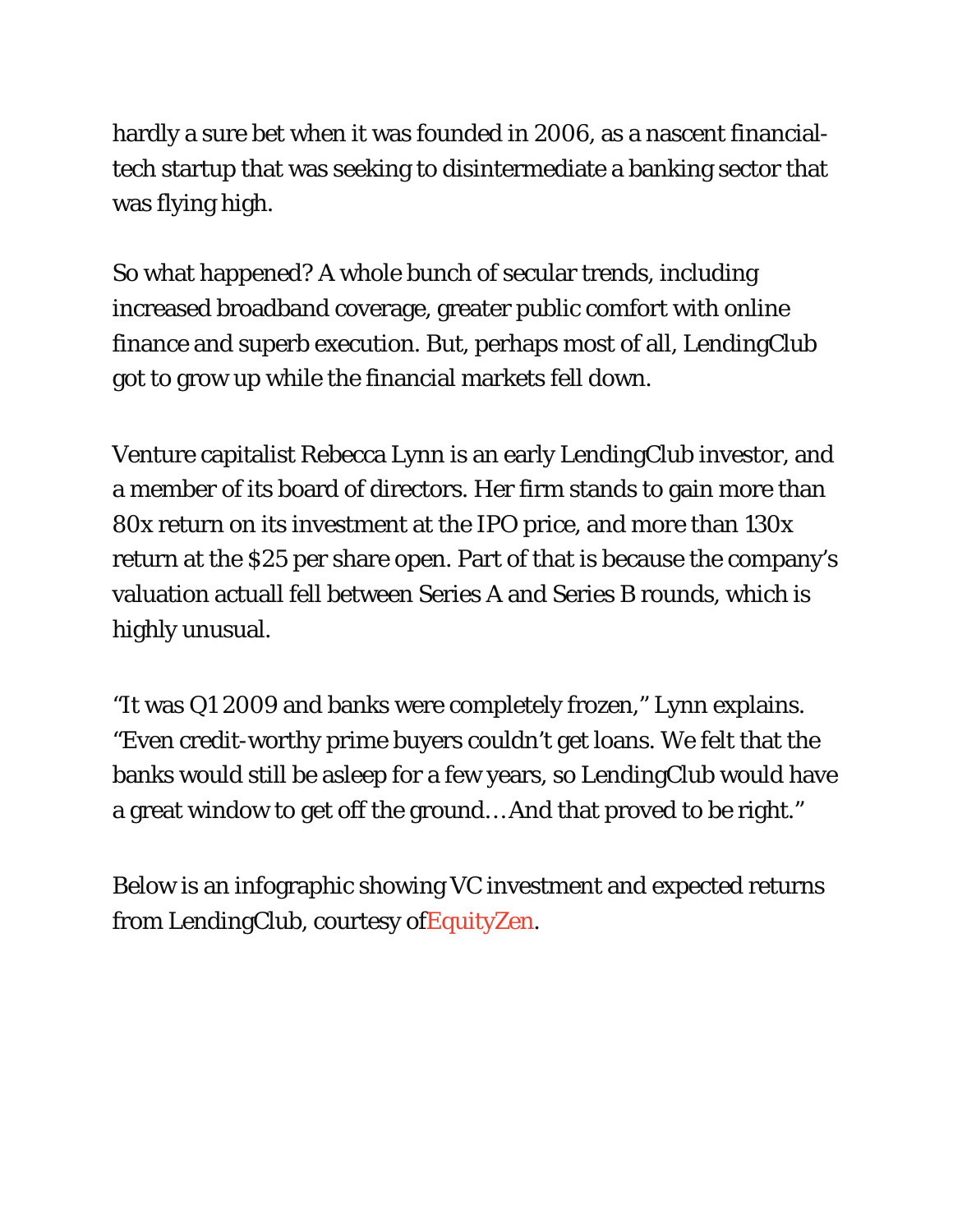